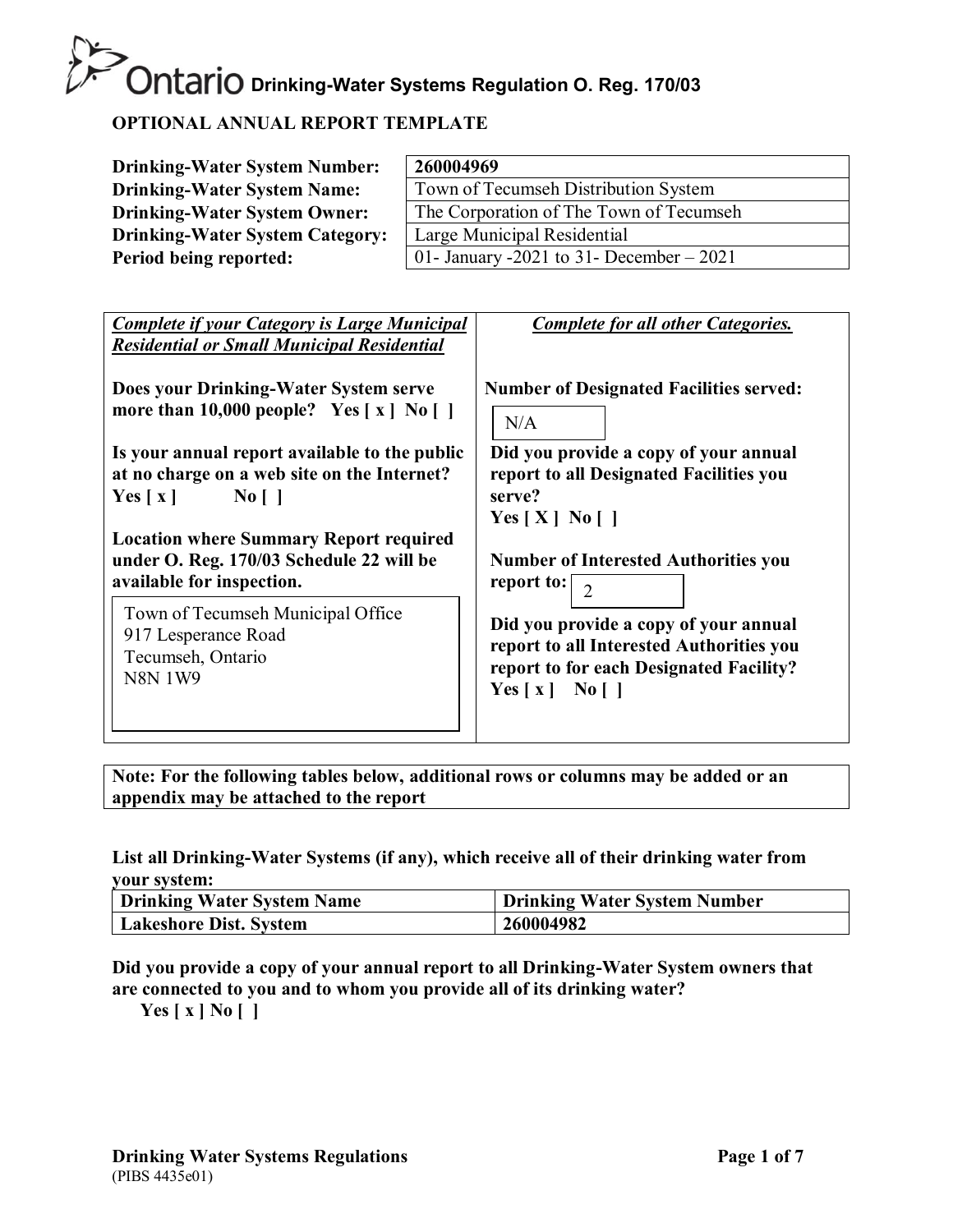**Indicate how you notified system users that your annual report is available, and is free of charge.**

- **[x] Public access/notice via the web**
- **[ ] Public access/notice via Government Office**
- **[ ] Public access/notice via a newspaper**
- **[x] Public access/notice via Public Request**
- **[ ] Public access/notice via a Public Library**
- **[ ] Public access/notice via other method**

#### **Describe your Drinking-Water System**

#### **Water Distribution System**

**The Town of Tecumseh, City of Windsor and the Windsor Utilities Commission (WUC) entered into a 50-year Service Agreement in November 2004. The Service Agreement was implemented on March 31, 2006 when four boundary metering chambers were installed and maintained by the Town of Tecumseh. Tecumseh's drinking water system also includes a water tower located on Tecumseh Road, with no re-chlorination stations within the distribution system**

**Prior to August 1, 2008, WUC provided water to 2,400 residents in the former Township of Sandwich South, south of Highway 401 ("South Water Area"). The Town installed eight additional boundary meter chambers and assumed the responsibility for the operations and maintenance of the water distribution system from WUC in this South Water Area effective August 1, 2008.**

**The Town of Tecumseh and the Town of Lakeshore entered into an agreement on May 13, 2003 whereby the Tecumseh distribution system supplies drinking water to the Lakeshore distribution system. This agreement expired on December 31, 2007 and is currently being renegotiated; the status quo is maintained until a new agreement is signed.**

#### **List all water treatment chemicals used over this reporting period**

**N/A**

#### **Were any significant expenses incurred to?**

- **No [ x ] Yes [ ]** Install required equipment
- **No [ x ] Yes [ ]** Repair required equipment
- **No [ ] Yes[ x ]** Replace required equipment- Public Works Report No.2020-33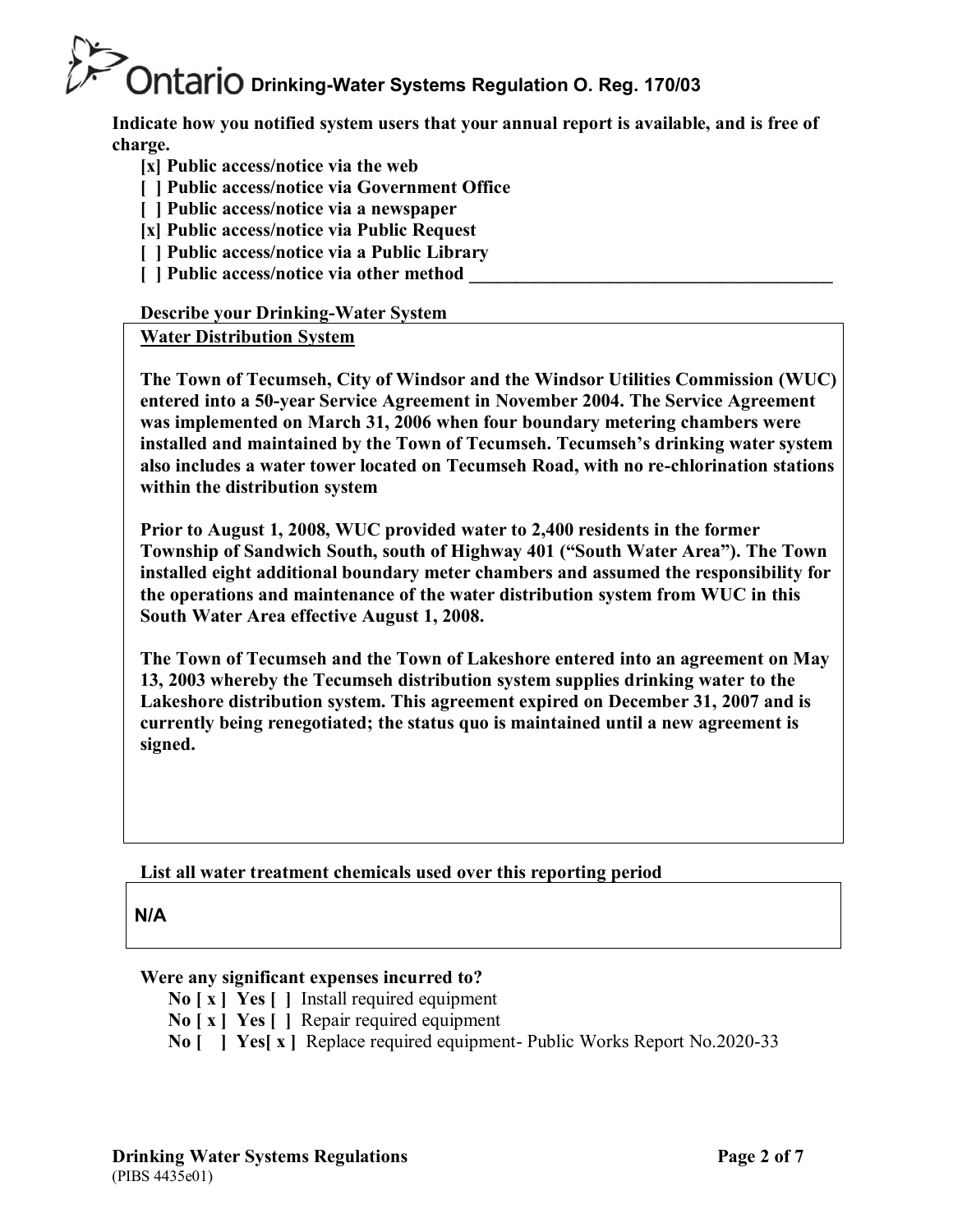**Please provide a brief description and a breakdown of monetary expenses incurred** Construction to continue on the watermain replacement project at Highway No.3/Walker Road; This project involves the replacement of the existing 150mm and 200mm diameter ductile iron watermain at the Highway 3/County Road 11 intersection from Oldcastle Road westerly to approximately 450m west of County Road 11 (Walker Road) and along County Road 11 from McCord Lane southerly to just south of Highway 3 with new 200mm and 300mm diameter watermains. Total cost of projects was \$1,390,658, excluding HST.

Construction of the Manning Road Improvement Project (Phase 2)

This project involves the replacement of the existing 150mm diameter of Cast Iron watermain on Manning Road from St. Thomas Street to Riverside Drive with new 250mm diameter watermain (approximately 690m). Included in this project is replacement of 150mm diameter Cast Iron watermain on St. Thomas from Manning Road to Grace Road with 150mm diameter PVC watermain (approximately 90m) and connecting Little River Road between Manning Road and Grace Road (approximately 90m). Total cost of projects was \$1,038,300 excluding HST.

Reflective colour coded ring that is installed on the side nozzles of the hydrant. The reflective rings make the hydrants extremely visible at night clearly identifying the available flow capacity. Total cost of projects was \$15,000 excluding HST.

#### **Provide details on the notices submitted in accordance with subsection 18(1) of the Safe Drinking-Water Act or section 16-4 of Schedule 16 of O.Reg.170/03 and reported to Spills Action Centre**

| ophio recion centre |                  |               |                |                          |                    |
|---------------------|------------------|---------------|----------------|--------------------------|--------------------|
| Incident            | <b>Parameter</b> | <b>Result</b> | Unit of        | <b>Corrective Action</b> | Corrective         |
| Date                |                  |               | <b>Measure</b> |                          | <b>Action Date</b> |
| <b>None</b>         |                  |               |                |                          |                    |
|                     |                  |               |                |                          |                    |

#### **Microbiological testing done under the Schedule 10, 11 or 12 of Regulation 170/03, during this reporting period.**

|                     | <b>Number</b><br>of<br><b>Samples</b> | Range of E.Coli<br>Or Fecal<br><b>Results</b><br>$(min #)$ - $(max #)$ | <b>Range of Total</b><br><b>Coliform</b><br><b>Results</b><br>$(min #)$ - $(max #)$ | <b>Number</b><br>of HPC<br><b>Samples</b> | <b>Range of HPC</b><br><b>Results</b><br>$(min #)$ - $(max #)$ |
|---------------------|---------------------------------------|------------------------------------------------------------------------|-------------------------------------------------------------------------------------|-------------------------------------------|----------------------------------------------------------------|
| Raw                 | N/A                                   |                                                                        |                                                                                     |                                           |                                                                |
| <b>Treated</b>      | N/A                                   |                                                                        |                                                                                     |                                           |                                                                |
| <b>Distribution</b> | 506                                   | $0$ to $0$                                                             | $0$ to $0$                                                                          | 145                                       | $0$ to $10$                                                    |

#### **Operational testing done under Schedule 7, 8 or 9 of Regulation 170/03 during the period covered by this Annual Report.**

| Grab<br><b>Samples</b> | Number of   Range of Results<br>$(min #)$ - $(max #)$ | <b>NOTE:</b> For continuous<br>monitors use 8760 as the |
|------------------------|-------------------------------------------------------|---------------------------------------------------------|
|                        |                                                       | number of samples.                                      |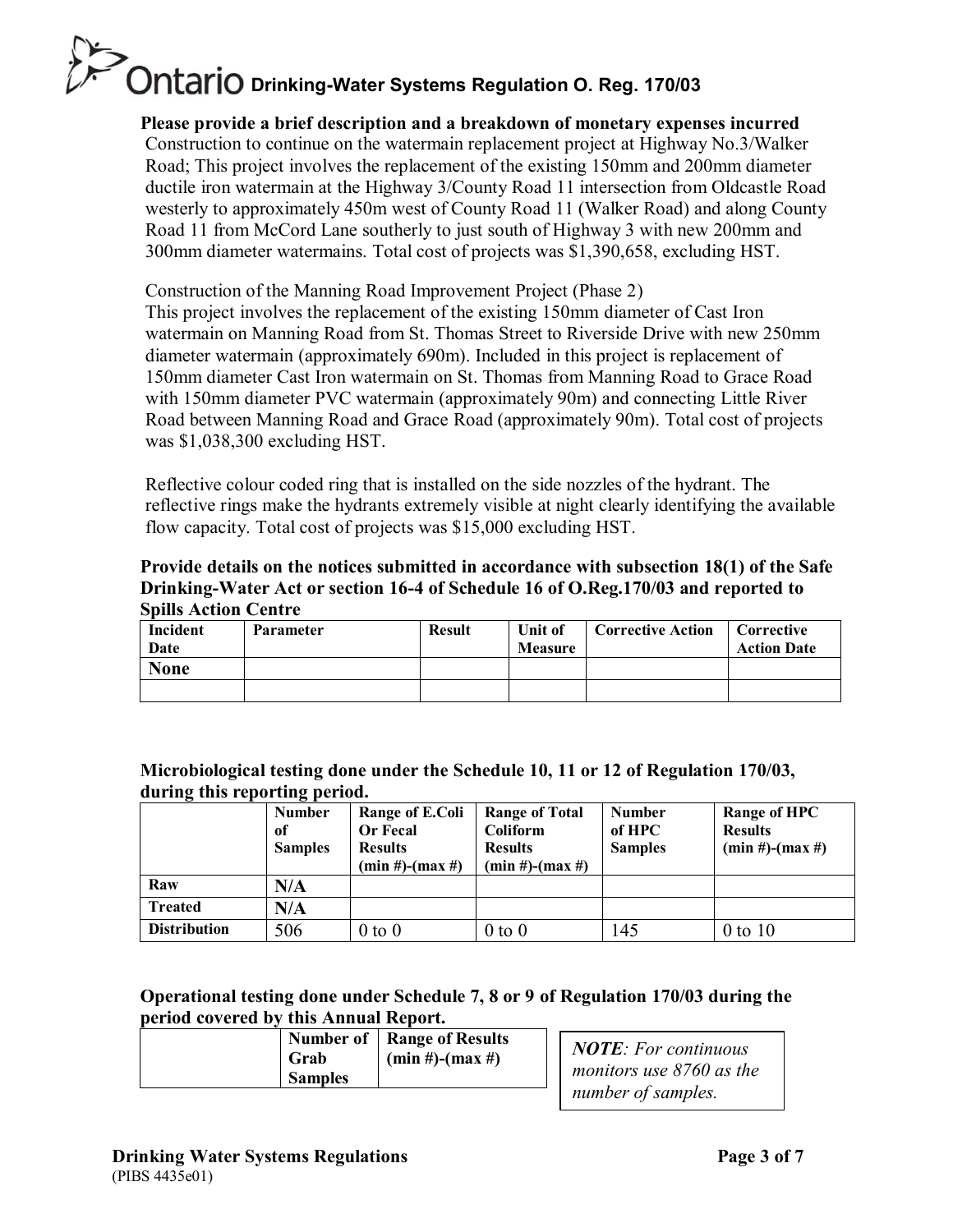| <b>Turbidity</b>          | N/A  |                         |
|---------------------------|------|-------------------------|
| <b>Chlorine</b>           | 8760 | Max $1.35 \text{ mg/L}$ |
| <b>Tecumseh Water</b>     |      | Min $0.66$ mg/L         |
| <b>Tower</b>              |      |                         |
| <b>Chlorine</b>           | 1572 | $Max$ 1.72 mg/L         |
| <b>Distribution Free</b>  |      | Min $0.21$ mg/L         |
| <b>Chlorine Residuals</b> |      |                         |
| <b>Fluoride</b> (If the   | N/A  |                         |
| DWS provides              |      |                         |
| fluoridation)             |      |                         |
|                           |      |                         |

*NOTE: Record the unit of measure if it is not milligrams per litre.*

#### **Summary of additional testing and sampling carried out in accordance with the requirement of an approval, order or other legal instrument.**

| Date of legal instrument<br>issued | Parameter | Date Sampled | <b>Result</b> | Unit of Measure |
|------------------------------------|-----------|--------------|---------------|-----------------|
| N/A                                |           |              |               |                 |

#### **Summary of Inorganic parameters tested during this reporting period or the most recent sample results**

| Parameter       | <b>Sample Date</b> | <b>Result Value</b> | <b>Unit of Measure</b> | <b>Exceedance</b> |
|-----------------|--------------------|---------------------|------------------------|-------------------|
| <b>Antimony</b> |                    |                     |                        |                   |
| Arsenic         |                    |                     |                        |                   |
| <b>Barium</b>   |                    |                     |                        |                   |
| <b>Boron</b>    |                    |                     |                        |                   |
| Cadmium         |                    |                     |                        |                   |
| <b>Chromium</b> |                    |                     |                        |                   |
| <i>*Lead</i>    |                    |                     |                        |                   |
| Mercury         |                    |                     |                        |                   |
| Selenium        |                    |                     |                        |                   |
| Sodium          |                    |                     |                        |                   |
| <b>Uranium</b>  |                    |                     |                        |                   |
| Fluoride        |                    |                     |                        |                   |
| <b>Nitrite</b>  |                    |                     |                        |                   |
| <b>Nitrate</b>  |                    |                     |                        |                   |

\*only for drinking water systems testing under Schedule 15.2; this includes large municipal nonresidential systems, small municipal non-residential systems, non-municipal seasonal residential systems, large non-municipal non-residential systems, and small non-municipal non-residential systems

#### **Summary of lead testing under Schedule 15.1 during this reporting period**

(applicable to the following drinking water systems; large municipal residential systems**,** small municipal residential systems, and non-municipal year-round residential systems)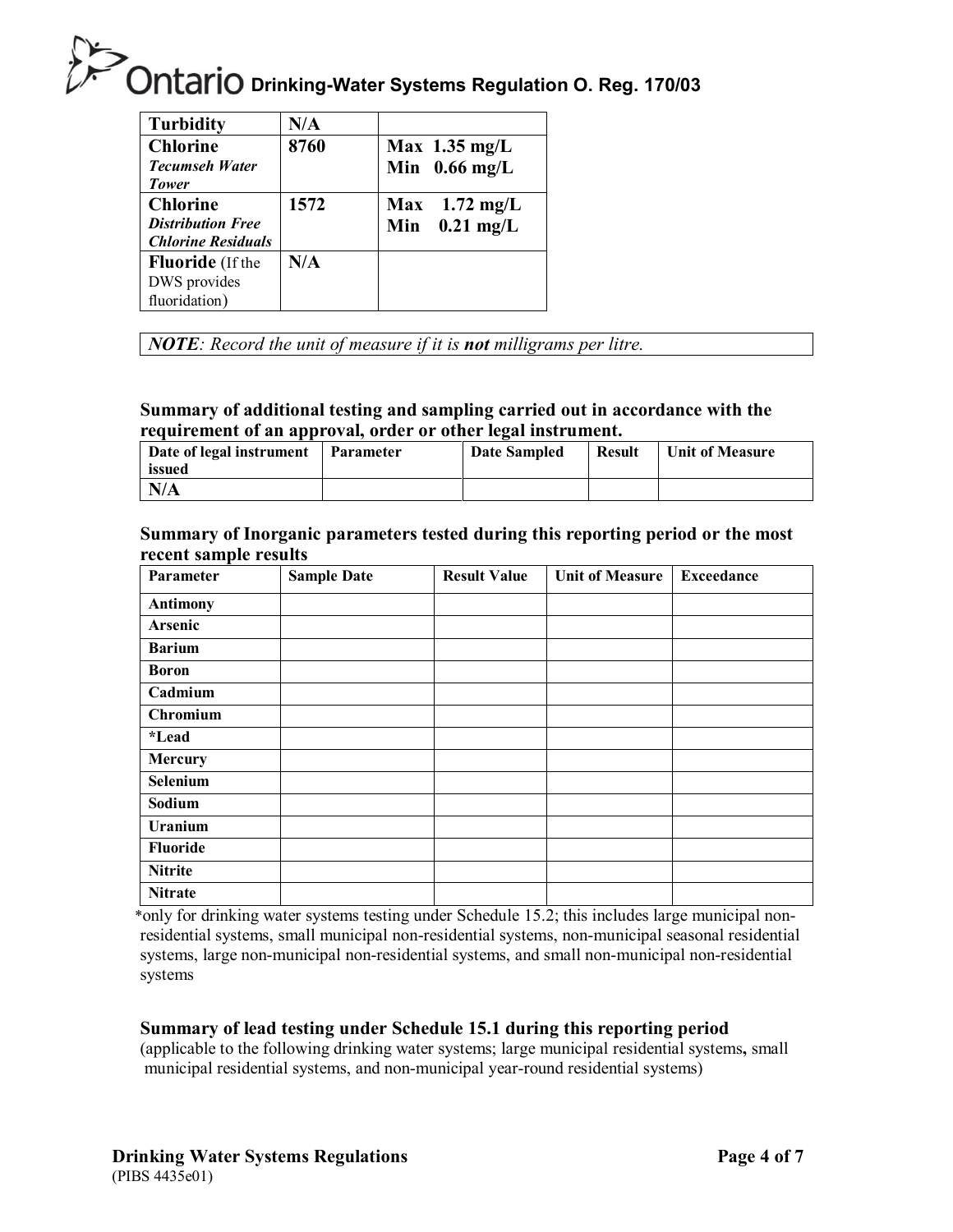| <b>Location Type</b><br><b>Distribution</b>      | <b>Number</b><br>0f<br><b>Samples</b> | <b>Alkalinity</b><br><b>Result</b><br>$(range 30-500)$ | Lead<br><b>Result</b><br>$(range 0-0.01)$ | Unit of<br><b>Measure</b> | Field pH<br>$(range 0-14)$ | <b>Number</b><br>of<br><b>Exceedances</b> |
|--------------------------------------------------|---------------------------------------|--------------------------------------------------------|-------------------------------------------|---------------------------|----------------------------|-------------------------------------------|
| Winter Session – Collection Date: March 18, 2021 |                                       |                                                        |                                           |                           |                            |                                           |
| 145 David                                        |                                       | 74                                                     | 0.00093                                   | Mg/L                      | 7.3                        |                                           |
| 645 Labute                                       |                                       | 70                                                     | 0.00017                                   | Mg/L                      | 7.2                        |                                           |
| 1630 Shawnee                                     |                                       | 72                                                     | 0.00025                                   | Mg/L                      | 7.2                        | <b>None</b>                               |
| 247 Warwick                                      |                                       | 70                                                     | 0.00019                                   | Mg/L                      | 7.6                        |                                           |

| <b>Location Type</b><br><b>Distribution</b>              | <b>Number</b><br>of<br><b>Samples</b> | <b>Alkalinity</b><br><b>Result</b><br>$(range 30-500)$ | Lead<br><b>Result</b><br>$(range 0-0.01)$ | Unit of<br><b>Measure</b> | Field pH<br>$(range 0-14)$ | <b>Number</b><br>оf<br><b>Exceedances</b> |
|----------------------------------------------------------|---------------------------------------|--------------------------------------------------------|-------------------------------------------|---------------------------|----------------------------|-------------------------------------------|
| <b>Summer Session – Collection Date: October 7, 2021</b> |                                       |                                                        |                                           |                           |                            |                                           |
| 163 Arlington                                            |                                       | 80                                                     | 0.00007                                   | Mg/L                      | 7.0                        |                                           |
| 145 Jeffery                                              |                                       | 82                                                     | 0.00008                                   | Mg/L                      | 7.1                        |                                           |
| 317 Gordon                                               |                                       | 81                                                     | 0.00006                                   | Mg/L                      | 6.9                        | <b>None</b>                               |
| 185 Chene                                                |                                       | 81                                                     | 0.00002                                   | Mg/L                      | 6.9                        |                                           |

#### **Summary of Organic parameters sampled during this reporting period or the most recent sample results**

| Parameter                                              | <b>Sample</b> | <b>Result</b> | Unit of        | <b>Exceedance</b> |
|--------------------------------------------------------|---------------|---------------|----------------|-------------------|
|                                                        | Date          | Value         | <b>Measure</b> |                   |
| <b>Alachlor</b>                                        |               |               |                |                   |
| <b>Aldicarb</b>                                        |               |               |                |                   |
| <b>Aldrin + Dieldrin</b>                               |               |               |                |                   |
| <b>Atrazine + N-dealkylated metobolites</b>            |               |               |                |                   |
| Azinphos-methyl                                        |               |               |                |                   |
| <b>Bendiocarb</b>                                      |               |               |                |                   |
| <b>Benzene</b>                                         |               |               |                |                   |
| Benzo(a)pyrene                                         |               |               |                |                   |
| <b>Bromoxynil</b>                                      |               |               |                |                   |
| Carbaryl                                               |               |               |                |                   |
| Carbofuran                                             |               |               |                |                   |
| <b>Carbon Tetrachloride</b>                            |               |               |                |                   |
| <b>Chlordane</b> (Total)                               |               |               |                |                   |
| <b>Chlorpyrifos</b>                                    |               |               |                |                   |
| Cyanazine                                              |               |               |                |                   |
| <b>Diazinon</b>                                        |               |               |                |                   |
| Dicamba                                                |               |               |                |                   |
| 1,2-Dichlorobenzene                                    |               |               |                |                   |
| 1,4-Dichlorobenzene                                    |               |               |                |                   |
| Dichlorodiphenyltrichloroethane (DDT) +<br>metabolites |               |               |                |                   |
| 1,2-Dichloroethane                                     |               |               |                |                   |
|                                                        |               |               |                |                   |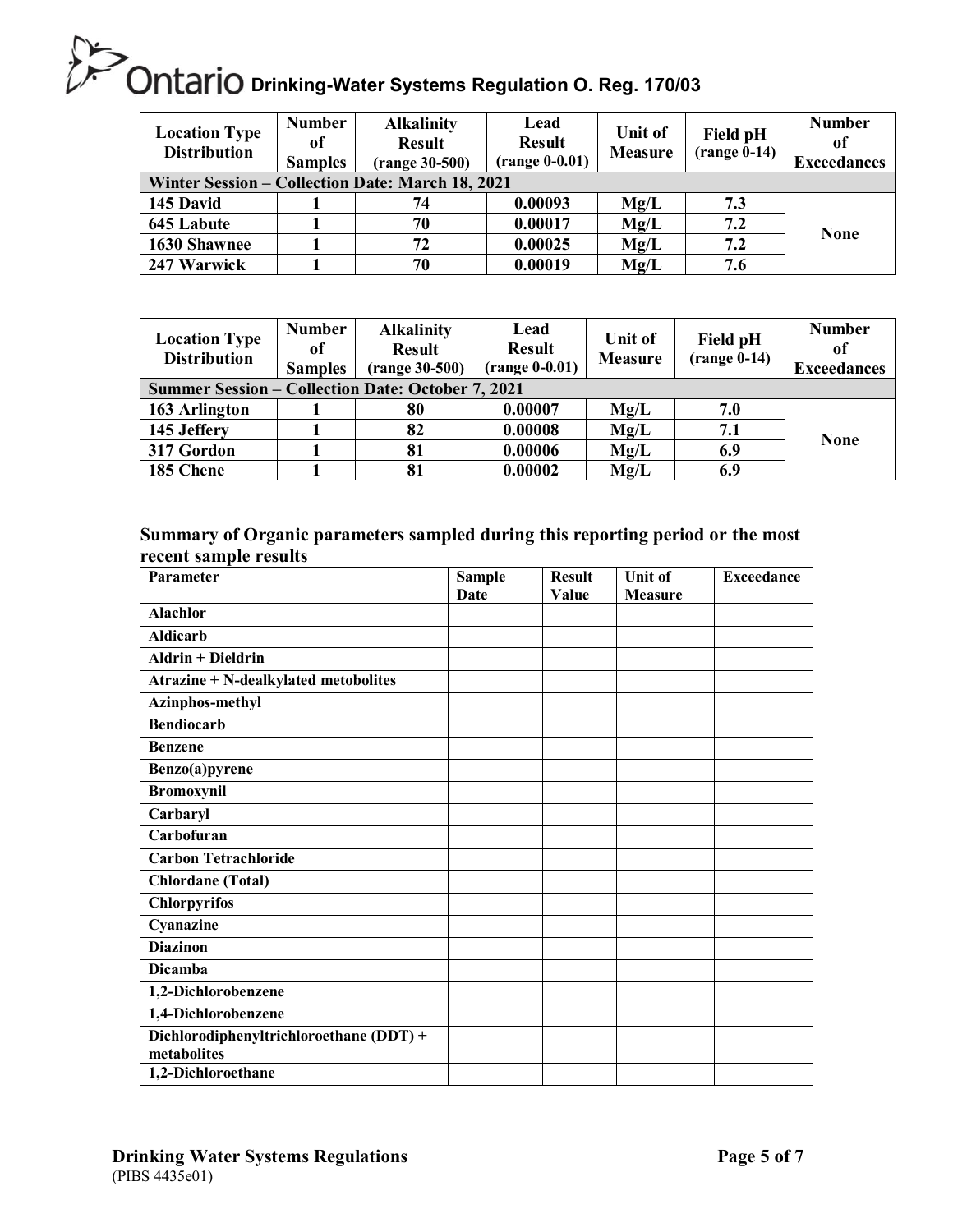| 1,1-Dichloroethylene                                                          |           |       |           |             |
|-------------------------------------------------------------------------------|-----------|-------|-----------|-------------|
| (vinylidene chloride)<br><b>Dichloromethane</b>                               |           |       |           |             |
|                                                                               |           |       |           |             |
| 2-4 Dichlorophenol                                                            |           |       |           |             |
| 2,4-Dichlorophenoxy acetic acid (2,4-D)                                       |           |       |           |             |
| Diclofop-methyl                                                               |           |       |           |             |
| <b>Dimethoate</b>                                                             |           |       |           |             |
| <b>Dinoseb</b>                                                                |           |       |           |             |
| <b>Diquat</b>                                                                 |           |       |           |             |
| <b>Diuron</b>                                                                 |           |       |           |             |
| Glyphosate                                                                    |           |       |           |             |
| <b>Haloacetic Acids (HAAs)</b>                                                | quarterly | 16.1  | $\mu g/L$ | <b>None</b> |
| (NOTE: show latest running annual average)<br>Heptachlor + Heptachlor Epoxide |           |       |           |             |
|                                                                               |           |       |           |             |
| Lindane (Total)<br><b>Malathion</b>                                           |           |       |           |             |
|                                                                               |           |       |           |             |
| Methoxychlor                                                                  |           |       |           |             |
| Metolachlor                                                                   |           |       |           |             |
| Metribuzin                                                                    |           |       |           |             |
| Monochlorobenzene                                                             |           |       |           |             |
| Paraquat                                                                      |           |       |           |             |
| Parathion                                                                     |           |       |           |             |
| Pentachlorophenol                                                             |           |       |           |             |
| <b>Phorate</b>                                                                |           |       |           |             |
| Picloram                                                                      |           |       |           |             |
| <b>Polychlorinated Biphenyls(PCB)</b>                                         |           |       |           |             |
| Prometryne                                                                    |           |       |           |             |
| <b>Simazine</b>                                                               |           |       |           |             |
| <b>THM</b>                                                                    | quarterly | 27.27 | $\mu$ g/L | <b>None</b> |
| (NOTE: show latest running annual average)                                    |           |       |           |             |
| <b>Temephos</b>                                                               |           |       |           |             |
| <b>Terbufos</b>                                                               |           |       |           |             |
| Tetrachloroethylene                                                           |           |       |           |             |
| 2,3,4,6-Tetrachlorophenol                                                     |           |       |           |             |
| <b>Triallate</b>                                                              |           |       |           |             |
| Trichloroethylene                                                             |           |       |           |             |
| 2,4,6-Trichlorophenol                                                         |           |       |           |             |
| 2,4,5-Trichlorophenoxy acetic acid (2,4,5-T)                                  |           |       |           |             |
| <b>Trifluralin</b>                                                            |           |       |           |             |
| <b>Vinyl Chloride</b>                                                         |           |       |           |             |

#### **Summary table for Running Annual Averages of Organic Parameters sampled during this reporting period.**

| Parameter | <b>Sample Date</b> | Result | <b>Running Annual</b> | Unit of        | Number of          |
|-----------|--------------------|--------|-----------------------|----------------|--------------------|
|           |                    |        | Average               | <b>Measure</b> | <b>Exceedances</b> |